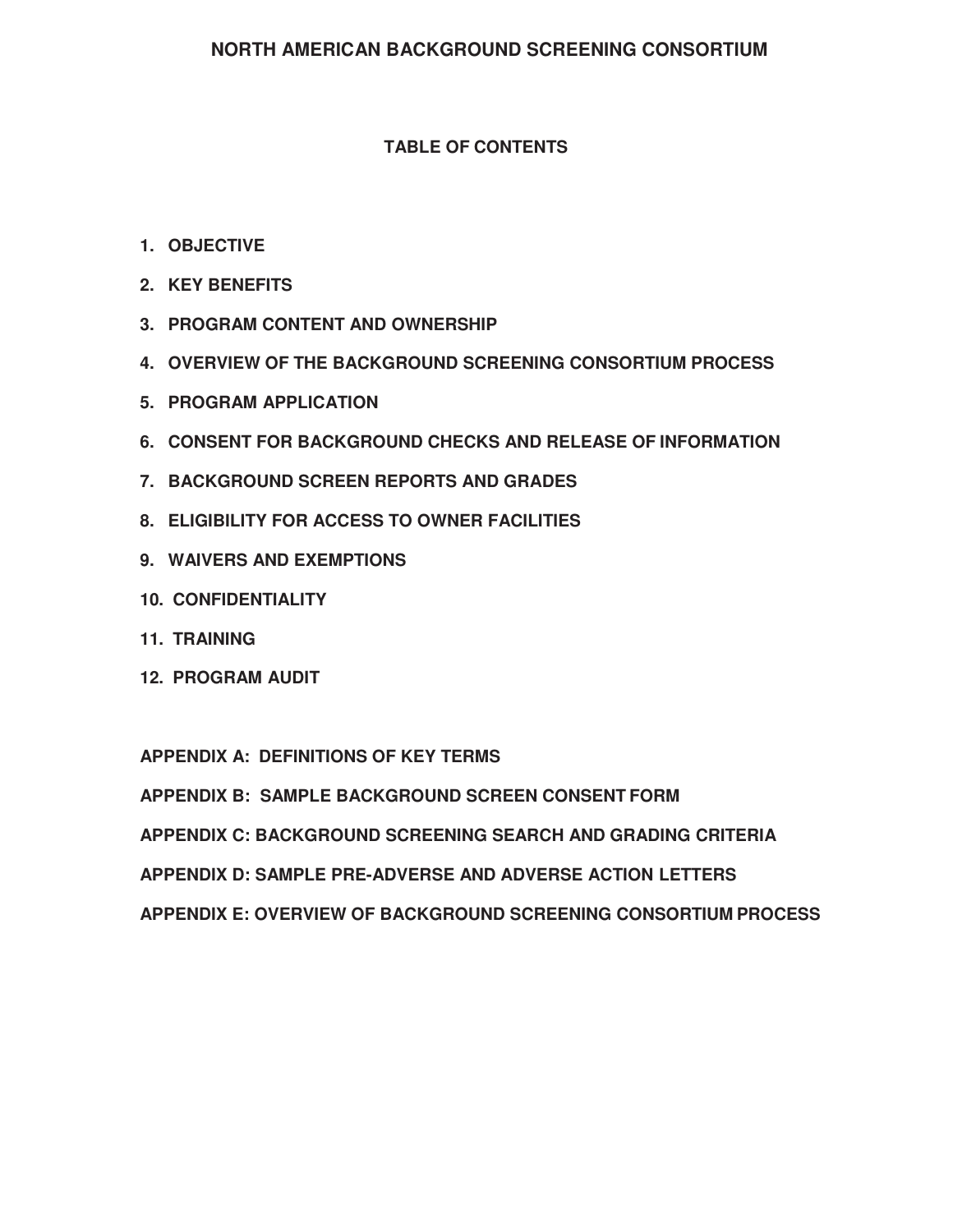### **1 OBJECTIVE**

The participating industrial facility Owners recognize the benefits of Contractor Employee background screening in identifying individuals who may pose a risk to Owner financial assets and the people working at Owner facilities through behavior that may cause serious safety incidents, workplace violence, domestic terrorist acts, and theft of materials, equipment or technology.

The target population for the Program includes Contractor Employees providing maintenance, construction and operational support services at petrochemical facilities such as chemical plants and refineries, energy production and utility facilities, and other industrial manufacturers. However, Owners shall define the target workforce at their facilities. This program does not address foreign workers.

A fair and objective standardized Contractor background screening process that includes identity verification, criminal background review and terrorist watch list screen will promote a safe and secure working environment for both Owner and Contractor personnel, and minimize incidents that may affect the surrounding community.

### **2 KEY BENEFITS**

The Program will yield the following benefits:

- Establishes standardized background screen criteria; Contractor Employers do not have to comply with multiple Owner requirements
- Includes multiple professional background screening Consortium Third Party Administrators (Consortium TPAs) to perform the background checks, giving Contractor Employers a choice, providing competition and controlling costs
- Allows participating Owners flexibility to determine which contract companies will be included in the Program
- Graded security levels allows participating Owners flexibility to establish their own site access requirements
- Provides Owners and Contractor Employers with ready access to a Contractor Employee's background screen security status (**Active** or **Inactive**), for each participating Owner via the NABSC Program Lookup Application
- A Contractor Employee's background screen grade will be portable if they change employers or begin working at another Owner facility, reducing repetitious background screening and related costs
- Program can be easily audited to ensure compliance
- A decreased number of safety and security related incidents

### **3 PROGRAM CONTENT AND OWNERSHIP**

The requirements of the North American Background Screening Consortium (herein after referred to as "the Program") are developed and controlled by volunteer Owner personnel and Owner User Council representatives on the North American Background Screening Consortium Steering Committee (herein after referred to as "the Consortium Steering Committee"). All affected participants in the Program must comply with applicable requirements of Fair Credit Reporting Act (FCRA) and other governing state and federal laws.

The Houston Area Safety Council (HASC) is the "Program Custodian". The Program Custodian is responsible for implementing the Program in accordance with the Program requirements and maintaining a Program Lookup Application to determine a Contractor Employee's background screen status (**Active** or **Inactive**). The Program Custodian shall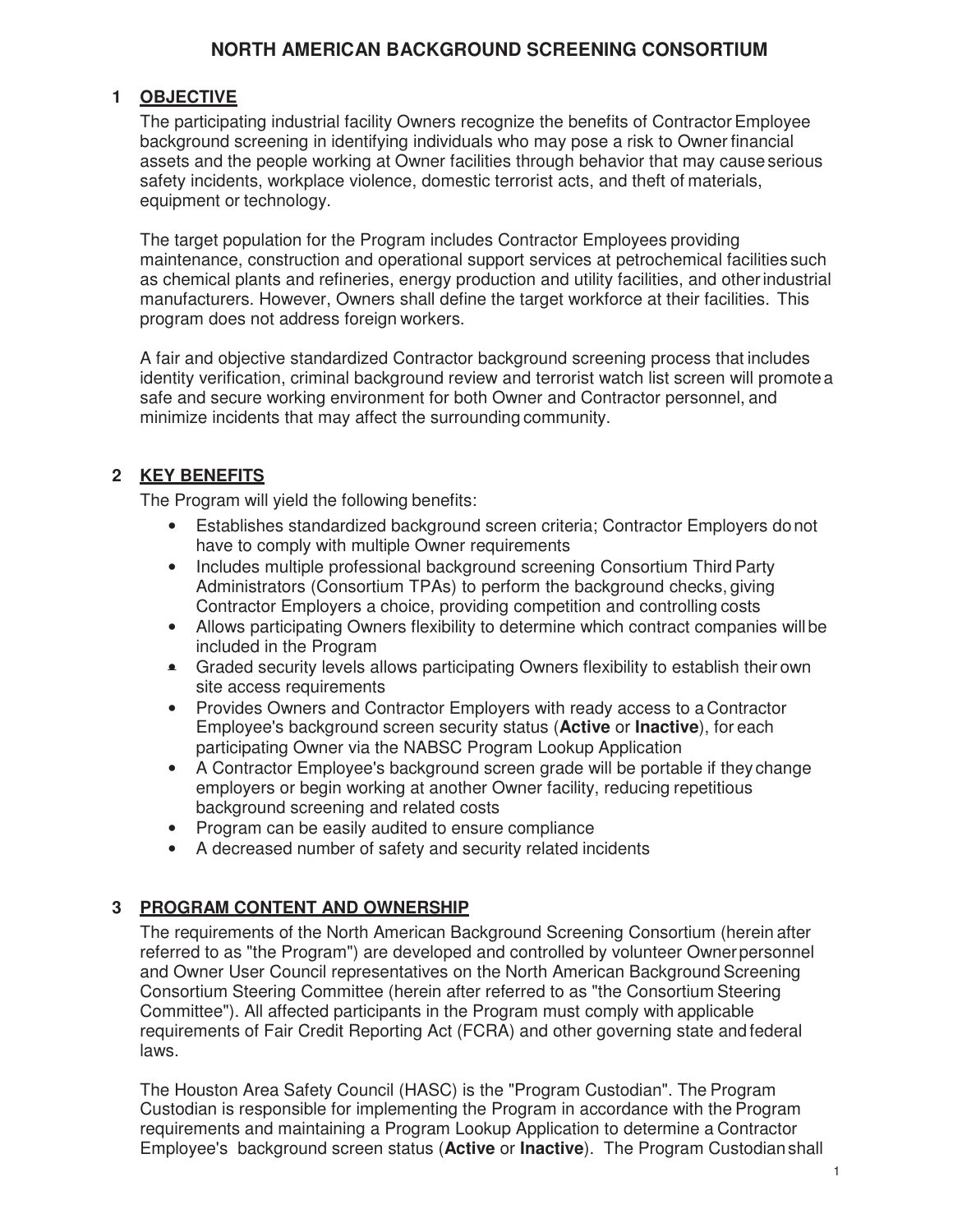not have access to any Contractor Employee's background screen grade or underlying background screen report details.

The Program may be modified at any time by the Consortium Steering Committee. Participating Owners, Contractor Employers and Consortium TPAs shall be notified of any modification before implementation.

Alliances or associations with equivalent background screening programs and different industrial area Owner associations may be developed if approved by the Consortium Steering Committee.

## **4 OVERVIEW OF THE BACKGROUND SCREENING CONSORTIUM PROCESS**

An overview of the information flow and significant elements of the Program is provided in Appendix E "Overview of Background Screening Consortium Process".

## **5 PROGRAM APPLICATION**

Industrial facility Owners will voluntarily decide if their site(s) will participate in the Program. Owners that choose to participate in the Program accept the validity of the background screens developed under the Program.

Participating Owners will determine which contract companies (including subcontractors) will be included in the Program, and establish their own site background screening security requirements (maximum background screen grade). Participating Owners will communicate their decision to participate in the Program to affected Contractor Employers.

Contractor Employers shall select one or more of the participating Consortium TPAs approved by the Program Custodian and the Consortium Steering Committee to conduct background screens. A list of approved Consortium TPAs is available at www.nabsc.com. Contractor Employers will be required to enter into a User Agreement with the selected Consortium TPA(s).

Contractor Employers shall authorize one or more of their employees or agents to interface with the selected Consortium TPA(s) on their behalf to obtain background screen consent forms from Contractor Employees, schedule background screens, assist in the Pre-Adverse and Adverse Action process, and monitor Contractor Employee background screen expiration dates.

Each Consortium TPA must maintain a minimum of \$3 million of "Errors and Omissions Insurance". Each Consortium TPA shall determine their own pricing structure that includes all costs associated with performing background screens under the Program.

It is the responsibility of the Contractor Employer to ensure that a background screen is performed on all Contractor Employees considered for assignment to participating Owner facilities. A Contractor Employer must not assign a Contractor Employee to an Owner's facility if the individual has an **Inactive** status for that Owner's site.

The Contractor Employer and its selected Consortium TPA(s) have full responsibility for compliance with all applicable legal requirements regarding privacy rights related to obtaining background screens under the Program and must comply with all legal requirements that may apply in the jurisdictions in which the Owner facilities are located, the background checks are performed and the residence of the applicant. To the extent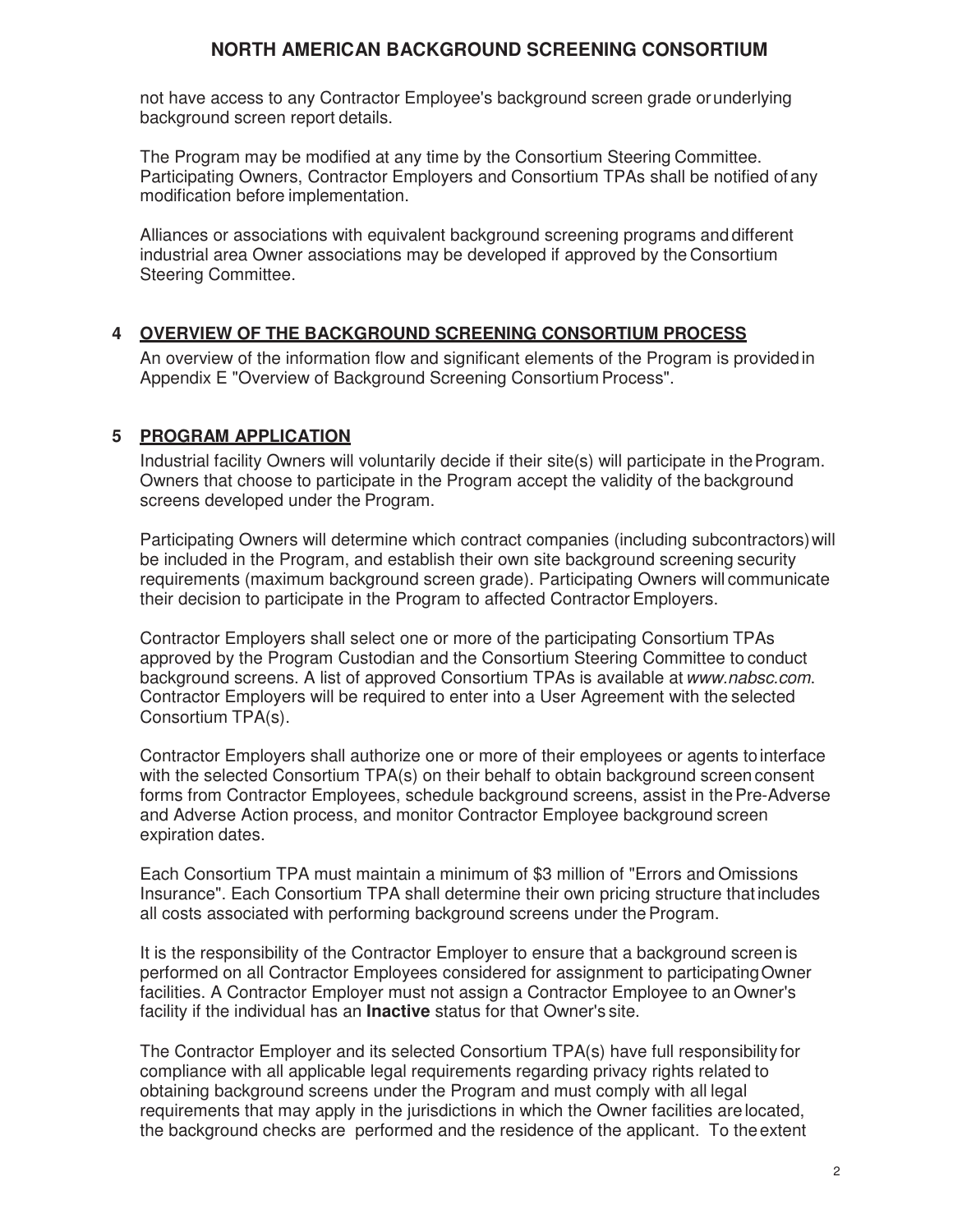there is any conflict between the requirements described in the Program and applicable laws and regulations, the latter controls.

The Contractor Employer has full responsibility for compliance with all legal requirements regarding authorization to work, visas, work permits or any related documentation in all jurisdictions in which Contractor Employees are assigned to work.

Owners shall not direct or in any manner be involved in hiring decisions Contractor Employers may make regarding a screened Contractor Employee. The background screen status (**Active** or **Inactive**) shall only be used by the Owner to determine a Contractor Employee's eligibility for access to the Owner's site. All hiring and assignment decisions are the sole responsibility of the Contractor Employer. If a Contractor Employer uses background screen information from the Program to determine an individual's employment eligibility, the Contractor Employer must follow all applicable FCRA and state requirements, including notifying the TPA of this change prior to the background screen being done.

Contractor Employers shall hold the Owners harmless regarding any litigation that might arise from any hiring or assignment decision made by the Contractor Employer regarding a background screening report.

If legal requirements and customary practices in non-United States jurisdictions limit the implementation of the Program by a Contractor Employer, the Contractor Employer shall work with the affected Owner to identify reasonable alternatives to accomplish the intent of the Program. Any alternative methods agreed to by an Owner and Contractor Employer are not a part of the Program unless approved by the Consortium Steering Committee and incorporated into the Program.

### **6 CONSENT FOR BACKGROUND CHECKS AND RELEASE OF INFORMATION**

Contractor Employees must consent, in writing, to allow a background screen to be performed under the Program by a Consortium TPA and allow the release of the information. At a minimum, each consent shall include the information included in Appendix B "Sample Background Screen Consent Form".

## **7 BACKGROUND SCREEN REPORTS AND GRADES**

Background screens shall be administered by Consortium TPAs participating in the Program. If a Consortium TPA utilizes the services of background screen investigation firms, subcontractors or other third parties to perform background screens for the Program, the Consortium TPA must verify their qualification and periodically audit their compliance with the Program requirements. The Consortium TPA must also provide the third parties with training on the Program requirements and the Consortium TPA's business practices.

Prior to performing background screens under the Program, the Consortium TPA must verify that the Contractor Employer requesting background screens has a permissible purpose under the FCRA for obtaining the information. Consortium TPAs must obtain appropriate written consent from the Contractor Employee before the background screen is performed.

Background screens shall be performed using the best available commercial and national/state resources, databases and methods, and the grading criteria identified in Appendix C, "Background Screening Search and Grading Criteria". The list of relevant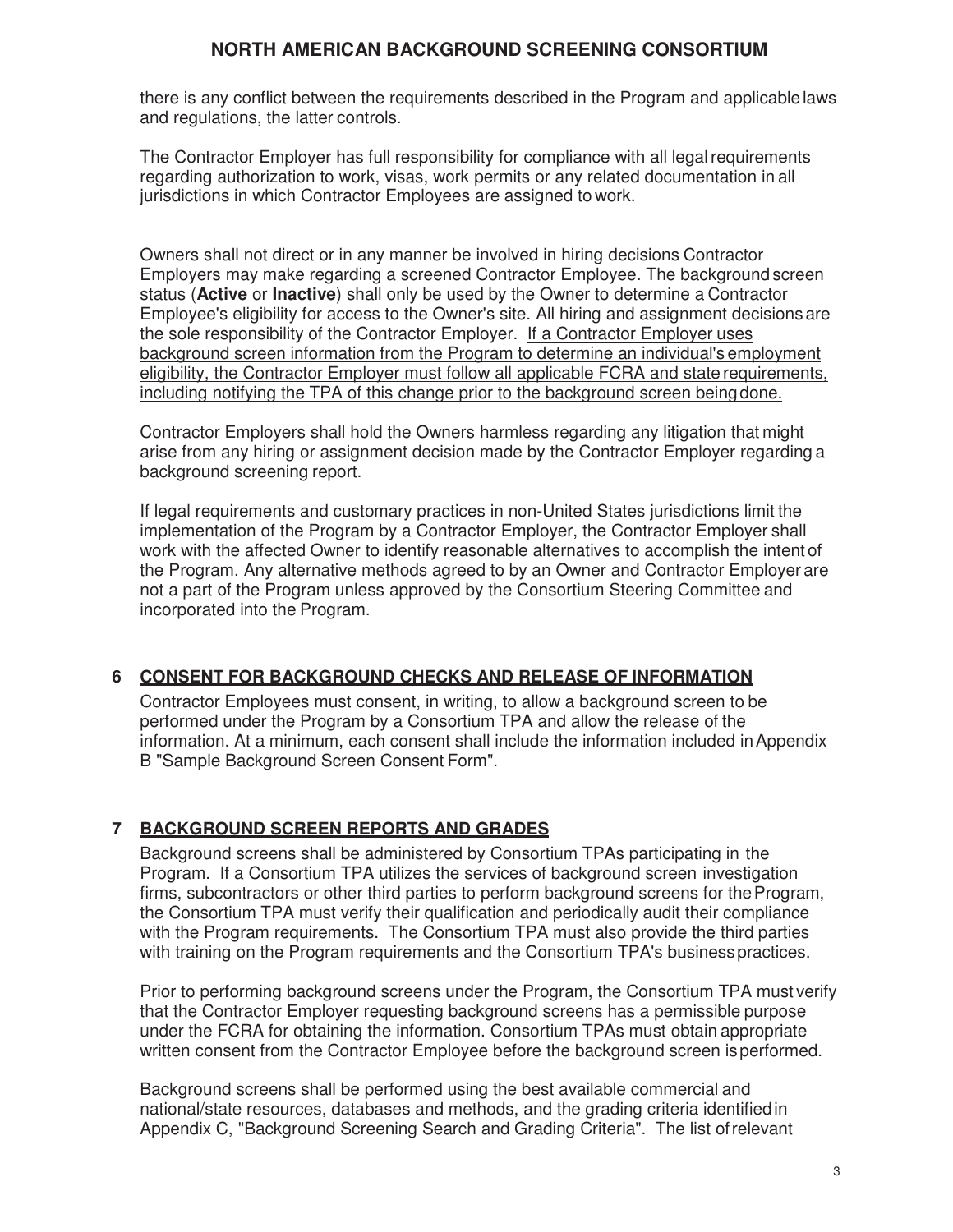criminal convictions in Appendix C was specifically designed to identify those persons with the potential to endanger people and assets.

Each background screen completed under the Program shall result in the assignment of a background screen grade for the Contractor Employee as documented in Appendix C. . If a Contractor Employee refuses a background screen under the Program, no background screen will be performed and no grade will be established.

Each Consortium TPA is responsible for the delivery of accurate background screen reports performed under the Program and the resulting background screen grade, to the extent the information obtained from the resources identified in Appendix C is correct. Consortium TPAs shall hold participating Owner Companies and Safety Councils harmless from any and all litigation arising from the contents of background screening reports the Consortium TPAs prepare and issue.

|                                                                   | Background<br>Screen<br>Report<br><b>Details</b> | Background<br>Screen<br>Grade | <b>Background Screen</b><br><b>Status</b><br>(Active or Inactive)<br>for an Owner's Site |
|-------------------------------------------------------------------|--------------------------------------------------|-------------------------------|------------------------------------------------------------------------------------------|
| Contractor Employer who Ordered<br>the Background Screen          | <b>Yes</b>                                       | <b>Yes</b>                    | <b>Yes</b>                                                                               |
| (Contractor Employer is<br>Participating in Program)              |                                                  |                               |                                                                                          |
| Contractor Employers not<br>Participating in the Program          | $No *$                                           | <b>No</b>                     | <b>No</b>                                                                                |
| <b>Subject Contractor Employee</b>                                | <b>Yes</b>                                       | <b>Yes</b>                    | <b>No</b>                                                                                |
| Owners Participating in the Program                               | No <sup>*</sup>                                  | <b>No</b>                     | <b>Yes</b>                                                                               |
| Owners not Participating in the<br>Program                        | No <sup>*</sup>                                  | <b>No</b>                     | <b>No</b>                                                                                |
| <b>Reciprocal Safety Councils</b><br>Participating in the Program | <b>No</b>                                        | <b>No</b>                     | <b>Yes</b>                                                                               |
| Safety Councils not Participating in<br>the Program               | <b>No</b>                                        | <b>No</b>                     | <b>No</b>                                                                                |
| Program Custodian                                                 | <b>No</b>                                        | <b>No</b>                     | <b>Yes</b>                                                                               |

Access to background screen information will be limited as follows:

\* May be allowed access to background screen report details only with written authorization by the subject Contractor Employee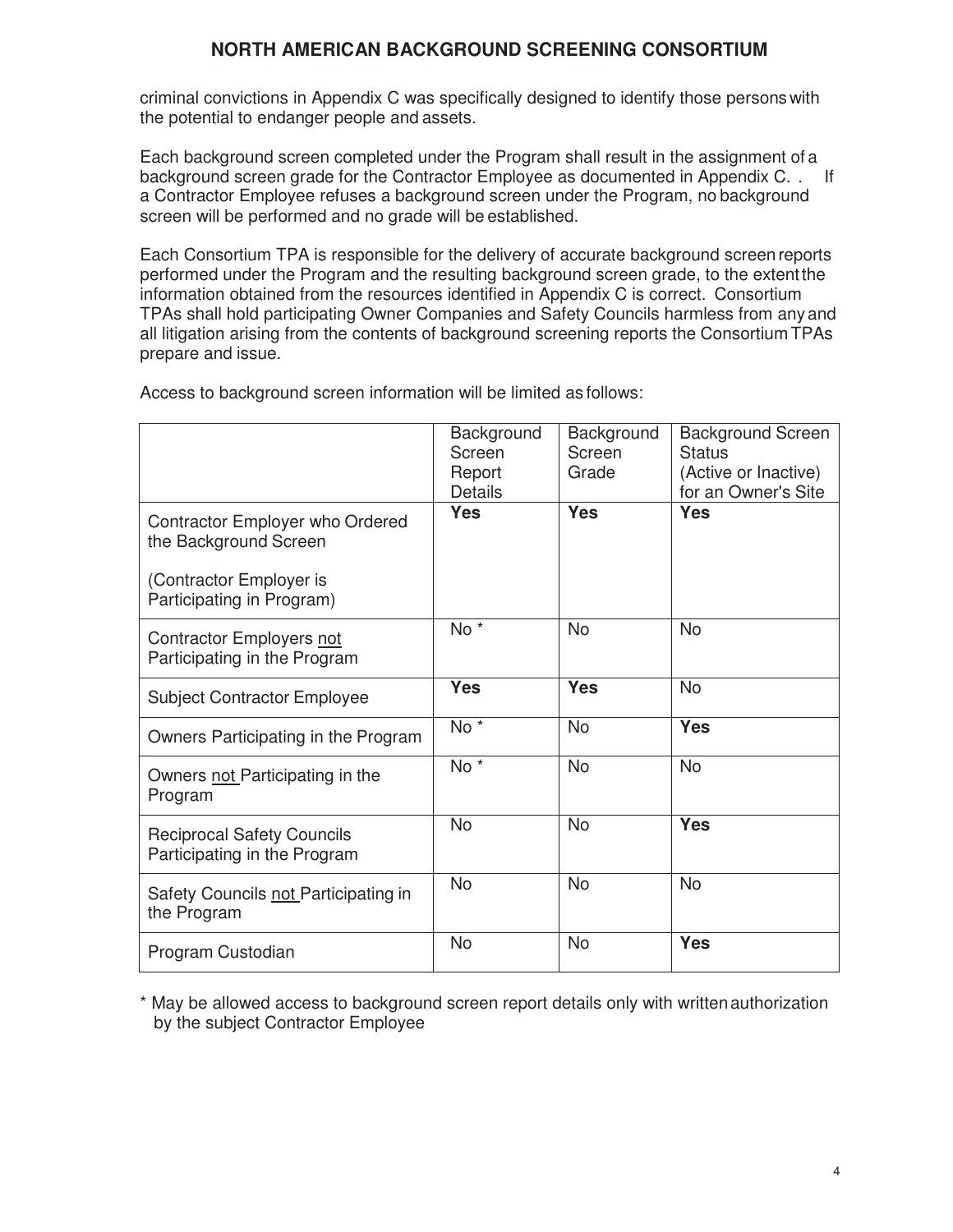Background screens completed on Contractor Employees outside of the Program can be included in the Program only if all of the following conditions are met:

- Previous background screen was completed by a Consortium TPA currently participating in the Program;
- The Consortium TPA has appropriate consent from the Contractor Employee to release the information
- Previous background screen includes all criteria identified in Appendix C;
- Previous background screen is less than two (2) calendar years old; and
- The Consortium TPA converts previous background screen results into a background screen grade per criteria in Appendix C.

Contractor Employers have an ongoing duty to advise Contractor Employees to immediately inform the Contractor Employer of any conviction record or other "hits" (as identified in the first paragraph of Appendix "C") arising after the establishment of the Contractor Employee's background screen grade in the Program. If the Contractor Employer becomes aware of any conviction, and the conviction would result in a background screen grade that is excluded by the Owner where the Contractor Employee is currently working, it must inform any affected Owners in writing, order a new background screen on the Contractor Employee and take appropriate actions based on the new background screen grade. A participating Owner may restrict the Contractor Employee's access to it's facility while the new background screen is being performed, unless the Owner agrees to continuation of the assignment pending results of the new background screen.

If a conviction has been removed from a Contractor Employee's record after a background screen has been completed under the Program, or if a conviction is no longer within the relevant time frames established in Appendix C, the Contractor Employee may request his/her Contractor Employer to have a Consortium TPA perform a new background screen to update his/her background screen grade in the Program. The decision to order a new background screen is at the discretion of the Contractor Employer.

## **8 ELIGIBILITY FOR ACCESS TO OWNER FACILITIES**

Each participating Owner shall determine their background screen security level for the Program. The background screen security level selected by an Owner shall designate the maximum background screen grade that will be allowed for a Contractor Employee to be eligible for access to the Owner's site. This information will be used by the NABSC Program Lookup Application.

When a participating Owner, Contractor Employer or reciprocal Safety Council uses the NABSC Program Lookup Application to determine if a Contractor Employee meets an Owner's background screen security requirements, the Program Lookup Application will compare the Owner's requirements to the background screen grade provided by the Consortium TPA and classify the Contractor Employee with either an **Active** or **Inactive**  status for that Owner's site.

- Any Contractor Employee who does not have a current background screen grade in the Program or has a background screen grade that has expired will be classified as **Inactive** for all participating Owner sites;
- Any Contractor Employee who does not meet a particular Owner's background screen security requirements will be classified as **Inactive** for that Owner's site;
- Any Contractor Employee who meets a particular Owner's background screen security requirements will be classified as **Active** for that Owner's site.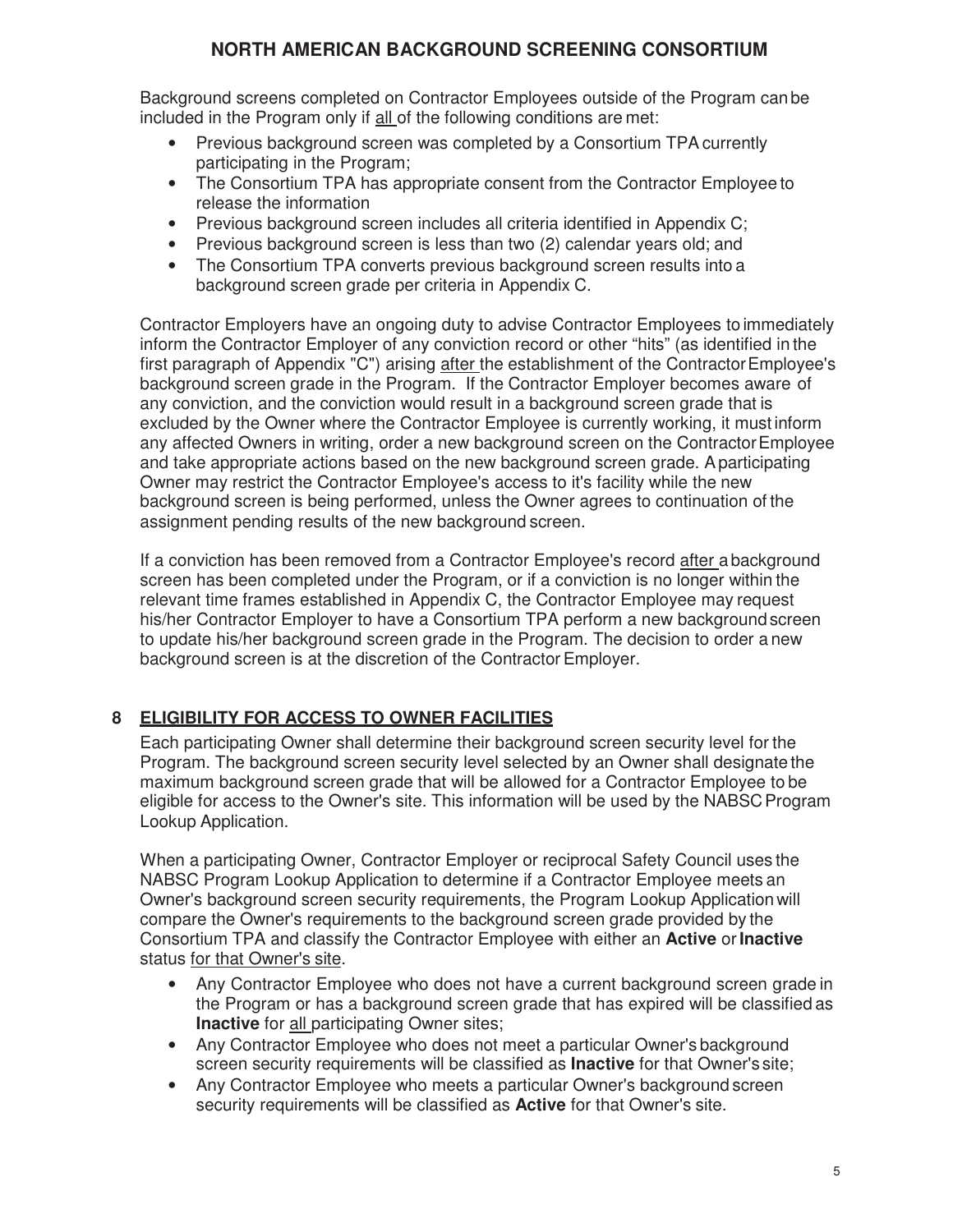Owners may deny access to their property to any Contractor Employee whose background screen grade does not meet the Owner's background screen security requirements (**Inactive** status) and to Contractor Employees who refuse to comply with the requirements of the Program. A Contractor Employee with a background screen grade that meets a participating Owner's background screen security requirements (**Active** status) is eligible for access to a participating Owner's property. However, any Owner reserves the right to allow or deny access without regard to background screening eligibility.

For example, if an Owner selects a background screen grade of "03" (Lesser Felonies) as its maximum background screen grade, then Contractor Employees with background screen grades of "04" through "07" WOULD NOT meet that Owner's background screen security requirements and therefore would have an **Inactive** status for that Owner's site. Conversely, Contractor Employees with background screen grades of "00" through "03**"**  WOULD meet that Owner's background screen security requirements and would have an **Active** status for that Owner's site. (This example is for illustration purposes only and is not intended to reflect any Owner's actual requirements.)

It is the Contractor Employer's responsibility to not assign a Contractor Employee with a background screen grade above an Owner's background screen security level to work at the Owner's site. Participating Contractor Employers shall not knowingly use the services of any individual on Owner's premises who does not meet the Owner's site background screen security requirements without written approval from the Owner (see Section 9 "Waivers and Exemptions").

If a Contractor Employee who does not meet an Owner's background screen security requirements arrives at that Owner's site, the Owner will inform the Contractor Employee to contact his/her Contractor Employer for an explanation.

## **9 WAIVERS AND EXEMPTIONS**

If business needs warrant, a Contractor Employer may petition an Owner for a waiver or exemption for a Contractor Employee who is not active in the Program or did not receive a background screen grade that meets the Owner's security requirements. The Owner may, at its sole discretion, grant waivers or exemptions to Contractor Employers and/or all or part of its Contractor Employees from the requirements of the Program.

Each Owner shall maintain its own background screen waiver or exemption criteria and process. If the Owner's waiver or exemption process requires the Owner to have access to the Contractor Employee's background screen report, the Consortium TPA must obtain appropriate release/disclosure from the Contractor Employee.

Waivers or exemptions shall be executed at the discretion of the Owner on a case by case basis and will have no impact on the background screen grade developed by the Consortium TPA. The Consortium TPA shall not alter or amend a background screen report or resulting background screen grade developed under the Program based on a waiver or exemption provided by any Owner.

Contractor Employers shall not construe an exemption or waiver as a promise of any future exemptions or waivers. An Owner may revoke any waiver or exemption granted to a Contractor Employer and/or t its Contractor Employees at any time.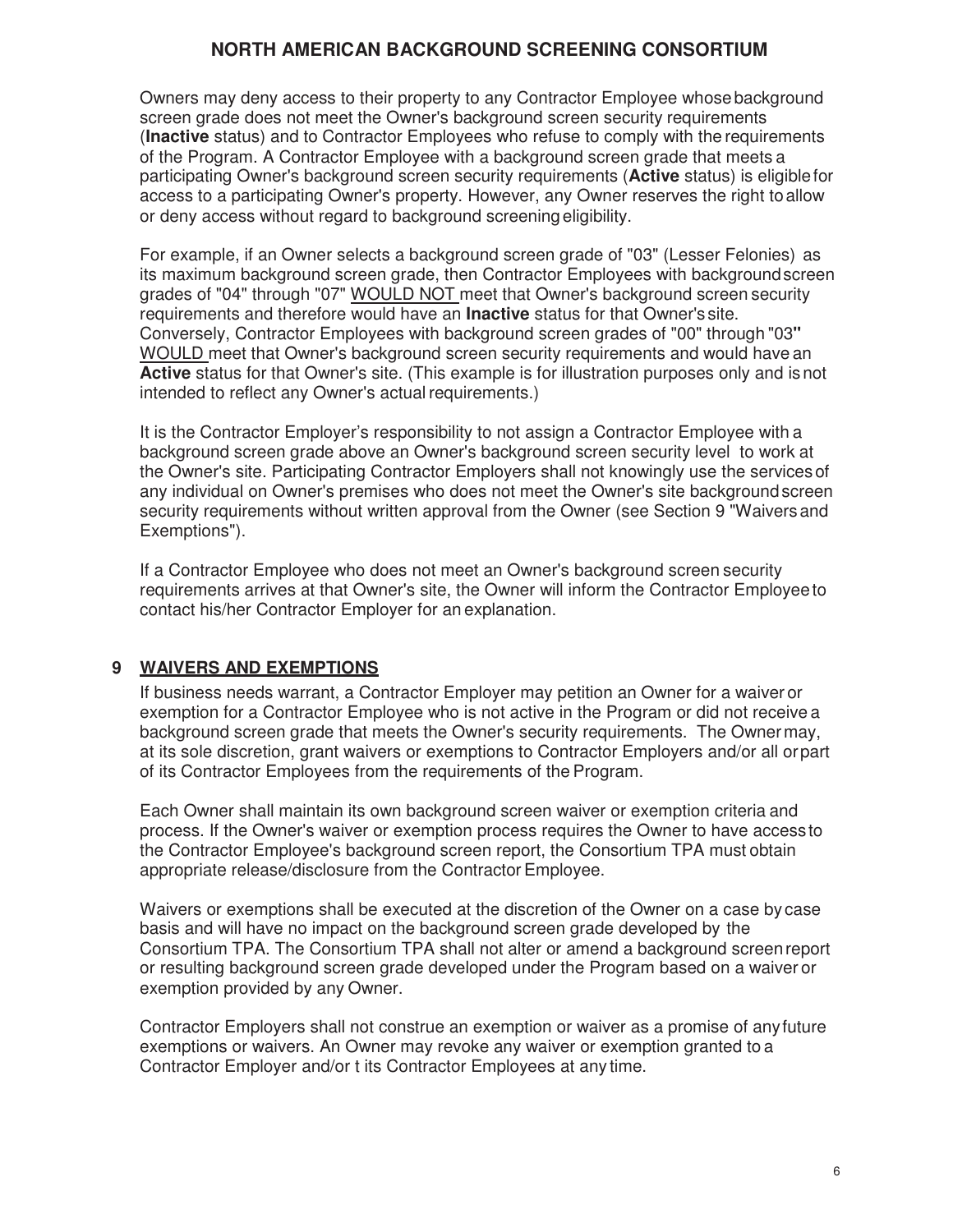### **10 CONFIDENTIALITY**

Consortium TPAs shall maintain the confidentiality of all Contractor Employee background screen results, except as authorized by a Contractor Employee's consent, or as required by law. . No background screen report details or grade shall be sent to participating Owners, the Program Custodian or participating reciprocal Safety Councils. The Contractor Employee's background screen report and grade shall not be available for public viewing.

### **11 TRAINING**

Each participating Contractor Employer shall advise all Contractor Employees, in writing, of their rights and responsibilities under the Program.

Contractor Employer Representatives (CER's) authorized by the Contractor Employer must receive training from the selected Consortium TPA on the Program requirements and the Consortium TPA's business practices prior to administering any background screens.

## **12 PROGRAM AUDIT**

Consortium TPAs must maintain all records related to background screen performed under the Program as long as they are participating in the Program. Contractor Employers must follow applicable state laws regarding retention of records.

Upon request of the Program Custodian, Consortium TPAs shall be required to provide statistical data related to background screens for the purpose of determining the effectiveness of the Program. No personal identifier information of any Contractor Employee may be included.

The Consortium TPAs participating in the Program shall be audited, at their own expense, by an independent third party selected by the Program Custodian, with input from the Consortium Steering Committee, to assure compliance and Program effectiveness. Auditing of Consortium TPAs will be random, not to exceed three years between audits. Any Consortium TPA may be audited by the Program Custodian at any time. The scope of the audit shall be determined by the Program Custodian with input from the Consortium Steering Committee.

The Program Custodian shall ensure appropriate corrective actions are taken in a timely manner on any deficiencies discovered in an audit.

Any Owner participating in the Program may audit a Contractor Employer's records at any time.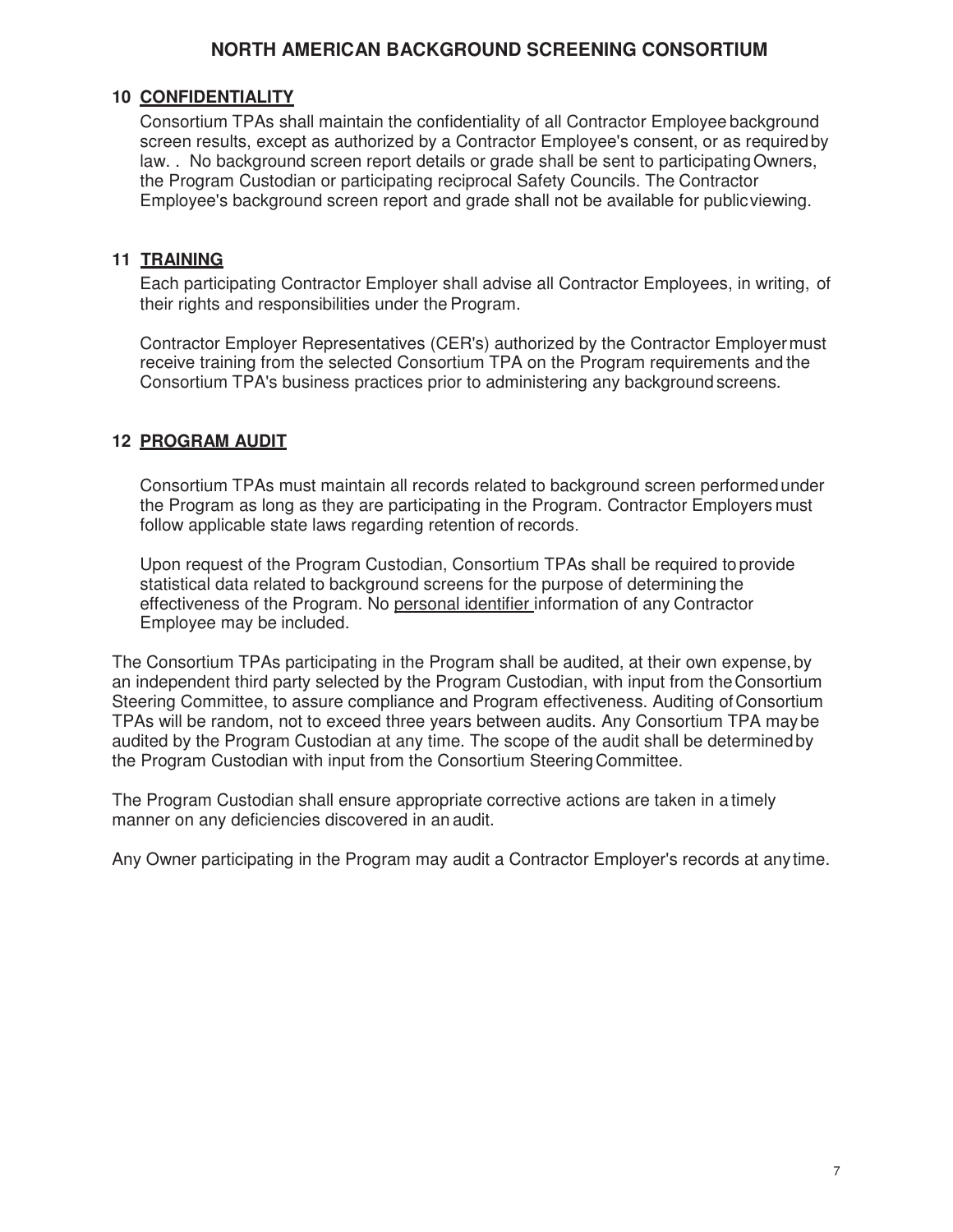## **APPENDIX A DEFINITIONS OF KEY TERMS**

**NORTH AMERICAN BACKGROUND SCREENING CONSORTIUM** -- a program established by participating Owners and Owner User Groups and used by participating Owners, Contractor Employers, and Contractor Employees to protect the Owners assets and the people working at the Owner's facilities (herein after referred to as the Program).

**OWNER** -- owner of an industrial facility who utilizes the services of Contractors and chooses to participate in the Program and accepts the Program screen as a valid background screen.

**CONTRACTOR EMPLOYER** -- a Contractor company that assigns Contractor Employees to work at participating Owner facilities.

**CONTRACTOR EMPLOYEE** -- an employee of a participating Contractor Employer who has consented to allow the backgrounds screens provided by the Program as a condition of access to participating Owner facilities.

**CONSORTIUM STEERING COMMITTEE** -- a working committee of volunteers made up of Owner personnel and Owner User Council representatives. The committee is responsible for the Program content and working to continuously improve the Program.

**PROGRAM CUSTODIAN** -- The Houston Area Safety Council (HASC) is the Program Custodian and is responsible for implementing the Program in accordance with the Program requirements, approving Consortium Third Party Administrators (TPAs), maintaining a Program Lookup Application, and auditing the Program to assure compliance and effectiveness.

**PRE-ADVERSE ACTION** -- preliminary notice given to an applicant indicating information contained in his/her background screening report, if accurate, may restrict their eligibility for access to some participating Owner facilities or may cause employment to be denied.

**ADVERSE ACTION** -- final notice, after issuance of Pre-Adverse Action letter, given to applicant notifying them that their eligibility for access to some participating Owner facilities may be restricted, or they are no longer being considered for employment for the position in question.

**CONSORTIUM THIRD PARTY ADMINISTRATOR (Consortium TPA)** -- a company authorized by the Program Custodian that is responsible for conducting (or utilizing qualified background screen investigation firms, subcontractors or other third parties to conduct) background screens and report the results per the criteria set forth by the Program, managing the Pre-Adverse Action process to ensure the integrity of the background screen grade, making background screen grades available to the NABSC Program Lookup Application, and managing the Adverse Action process. A list of approved Consortium TPAs is available at www.nabsc.com.

**CONTRACTOR EMPLOYER REPRESENTATIVE (CER)** -- Contractor Employee(s) authorized by the Contractor Employer to interface with a Consortium TPA on the Contractor Employer's behalf to obtain background screen consent forms from Contractor Employees, schedule background screens, assist in the Pre-Adverse and Adverse Action process, and monitor Contractor Employee background screen expiration dates.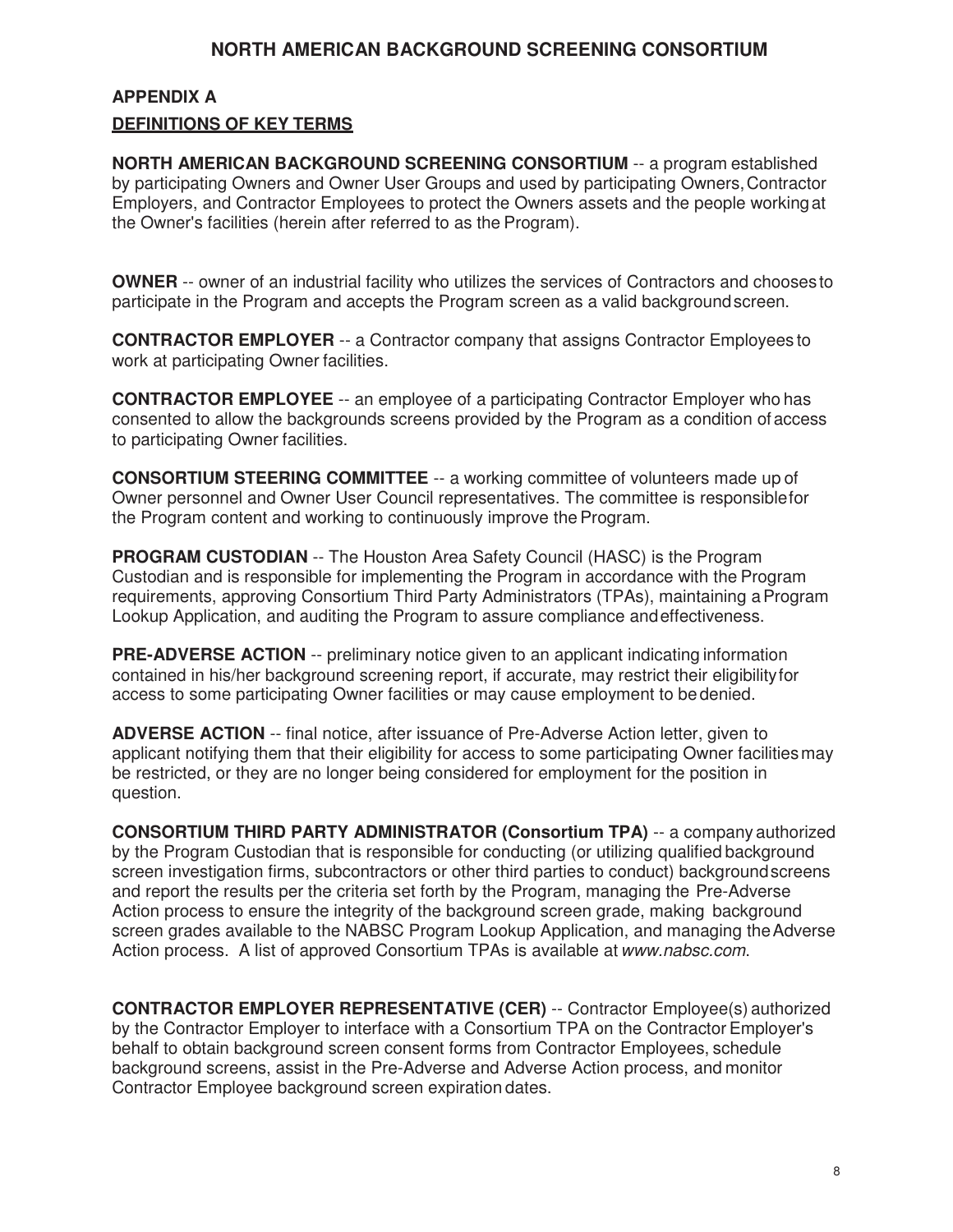**BACKGROUND SCREEN INVESTIGATORS** - a firm, subcontractor or other third party qualified and authorized by a Consortium Third Party Administrator to conduct background screens per the criteria set forth by the Program.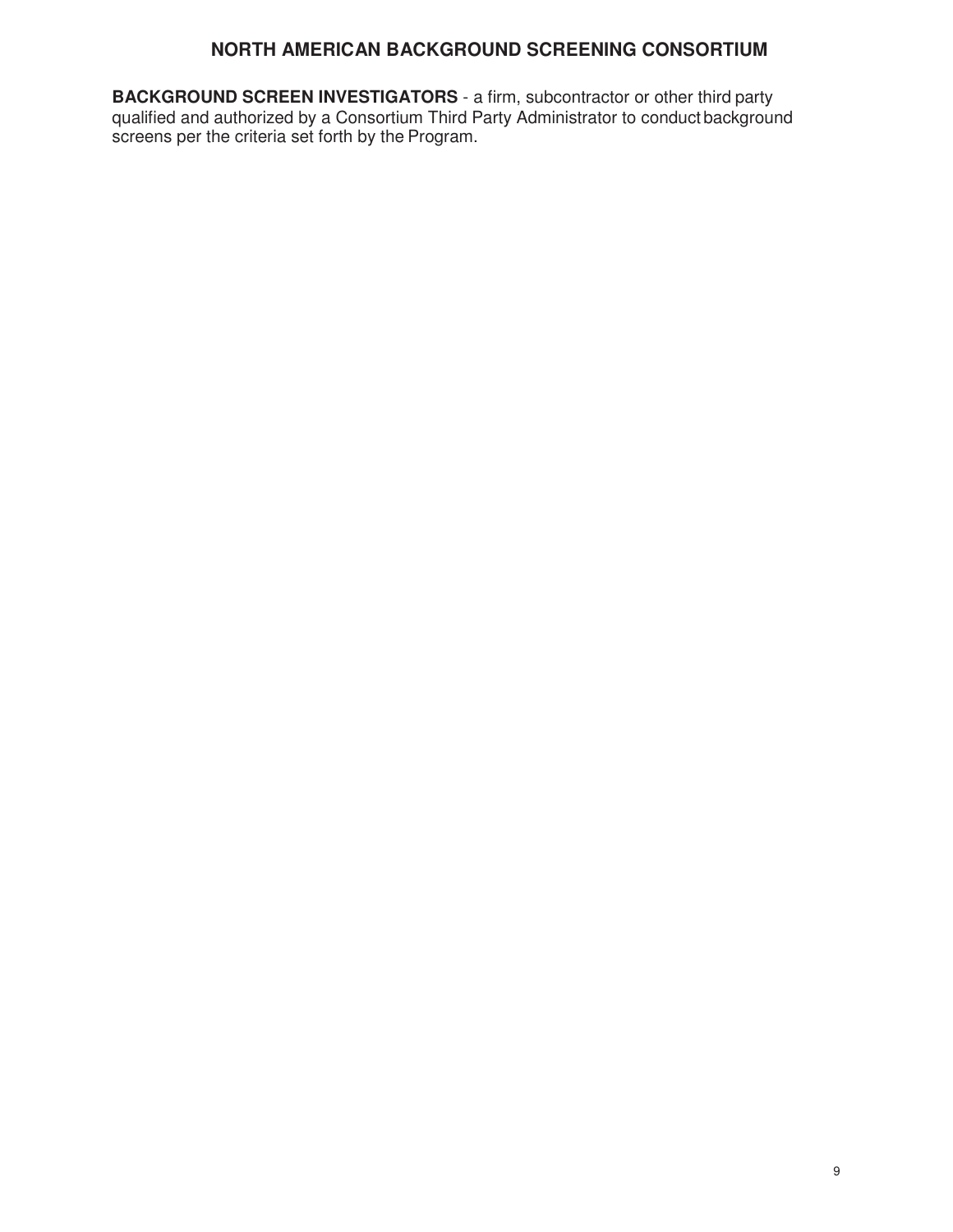## **APPENDIX B**

### **SAMPLE BACKGROUND SCREEN CONSENT FORM**

#### **NOTICE AND ACKNOWLEDGMENT**

[IMPORTANT -- PLEASE READ CAREFULLY BEFORE SIGNING ACKNOWLEDGMENT]

### NOTICE REGARDING BACKGROUND INVESTIGATION

**[Contractor employer]**, your employer, may obtain information about you from a consumer reporting agency for employment or other permissible purposes. Thus, you may be the subject of a "consumer report" and/or an "investigative consumer report" which may include information about your character, general reputation, personal characteristics, and/or mode of living, and which can involve personal interviews with sources such as your neighbors, friends, or associates. These reports may include employment history and reference checks, motor vehicle history ("driving records"), sex offender status, Social Security Verification/Trace, national criminal database searches, and Terrorist Watch list information. These reports may be obtained at any time after receipt of your authorization and, if you are hired, throughout your employment.

These reports will be reported to **[Contractor employer]**. Information in these reports may result in restricting your access to some Owner's facilities who are participating in the North American Background Screening Consortium (NABSC). **For more information on the NABSC Program, refer to the NABSC program description.**

The information in the consumer report will be used to generate a background screen grade.. Each Owner participating in the NABSC will provide the NABSC Program Custodian with the maximum background screen grade that will be allowed for Contractor Employees to be eligible for access to that Owner's site. The NABSC Program Lookup Application will compare the Owner's requirements to the background screen grade provided by **[Consortium TPA]** to classify you with either an **Active** or **Inactive** status for that Owner's site.

- If you do not meet a particular Owner's background screen security requirements, you will be classified as **Inactive** for that Owner' site;
- If you meet a particular Owner's background screen security requirements, you will be classified as **Active** for that Owner's site.

If you have an **Active** status for an Owner's site, you will be eligible for access to that Owner's property. However, any Owner reserves the right to allow or deny access without regard to background screening eligibility.

You have the right, upon written request made within a reasonable time after receipt of this notice, to request disclosure of the nature and scope of any investigative consumer report. Please be advised that the nature and scope of the most common form of investigative consumer report obtained with regard to applicants or employees is an investigation into your employment history conducted by **[Consortium TPA name, address, and telephone number – including toll-free number]** or another outside organization. The scope of this notice and authorization is all-encompassing, however, allowing **[Name of Contractor Employer]** to obtain from any outside organization all manner of consumer reports and investigative consumer reports now and, throughout the course of your employment with **[Name of Contractor Employer]**to the extent permitted by law.. As a result, you should carefully consider whether to exercise your right to request disclosure of the nature and scope of any investigative consumer report.

Owners, Contractor Employers and reciprocal Safety Councils participating in the NABSC Program will have access to the NABSC Program Lookup Application to verify your background screen security status (**Active** or **Inactive**) for a particular Owner's site. **Participating Owners and reciprocal Safety Councils will not have access to the details of the background report without additional authorization by you.**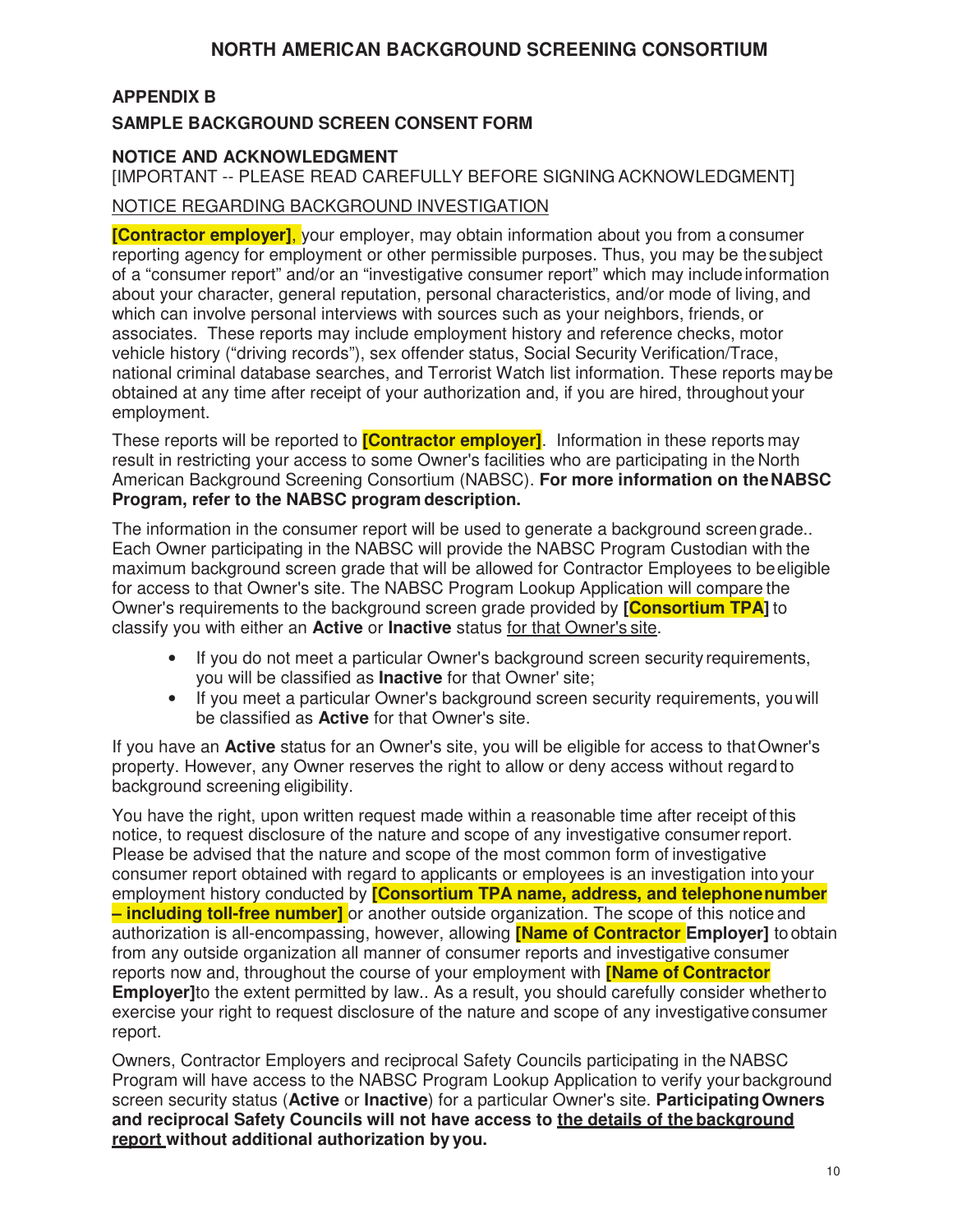## **ACKNOWLEDGMENT AND AUTHORIZATION**

I acknowledge receipt of the NOTICE REGARDING BACKGROUND INVESTIGATION and A SUMMARY OF YOUR RIGHTS UNDER THE FAIR CREDIT REPORTING ACT and certify that I have read and understand both of those documents. I hereby authorize the obtaining of "consumer reports" and/or "investigative consumer reports" at any time after receipt of this authorization and, for a period of two years from the completion of the background screen. I further authorize and direct **[Consortium TPA]** to make available my subsequent background screen grade to the NABSC Program Lookup Application for the purpose of determining my eligibility for access to Owner's facilities. To these ends, I hereby authorize, without reservation, any law enforcement agency, administrator, state or federal agency, institution, school or university (public or private), information service bureau, employer, insurance company, or any other source to furnish any and all background information requested by **[Consortium TPA]**, another outside organization acting on behalf of **[Consortium TPA],** the NABSC Program Custodian, and/or **[Name of Contractor]** itself. I agree that a facsimile ("fax"), electronic or photographic copy of this Authorization shall be as valid as the original.

Print Name:

Current Address:

Street:

City: City: City: City: City: City: City: Code: City: Code: City: Code: City: Code: City: Code: City: Code: City: Code: City: Code: City: Code: City: Code: City: Code: City: City: Code: City: City: City: City: City: City:

:

Drivers License State: License Number:

**The following is for identification purposes only to perform the background check and will not be used for any other purpose:**

Social Security Number:

Date of Birth (MM/DD/YYYY):

Other Names Known by or Former Names:

List all States and Counties you have resided in during the past seven (7) years:

Signature: Date:

The Consortium TPA will include:

- "A Summary of Your Rights Under the Fair Credit Reporting Act"
- Any state specific consent requirements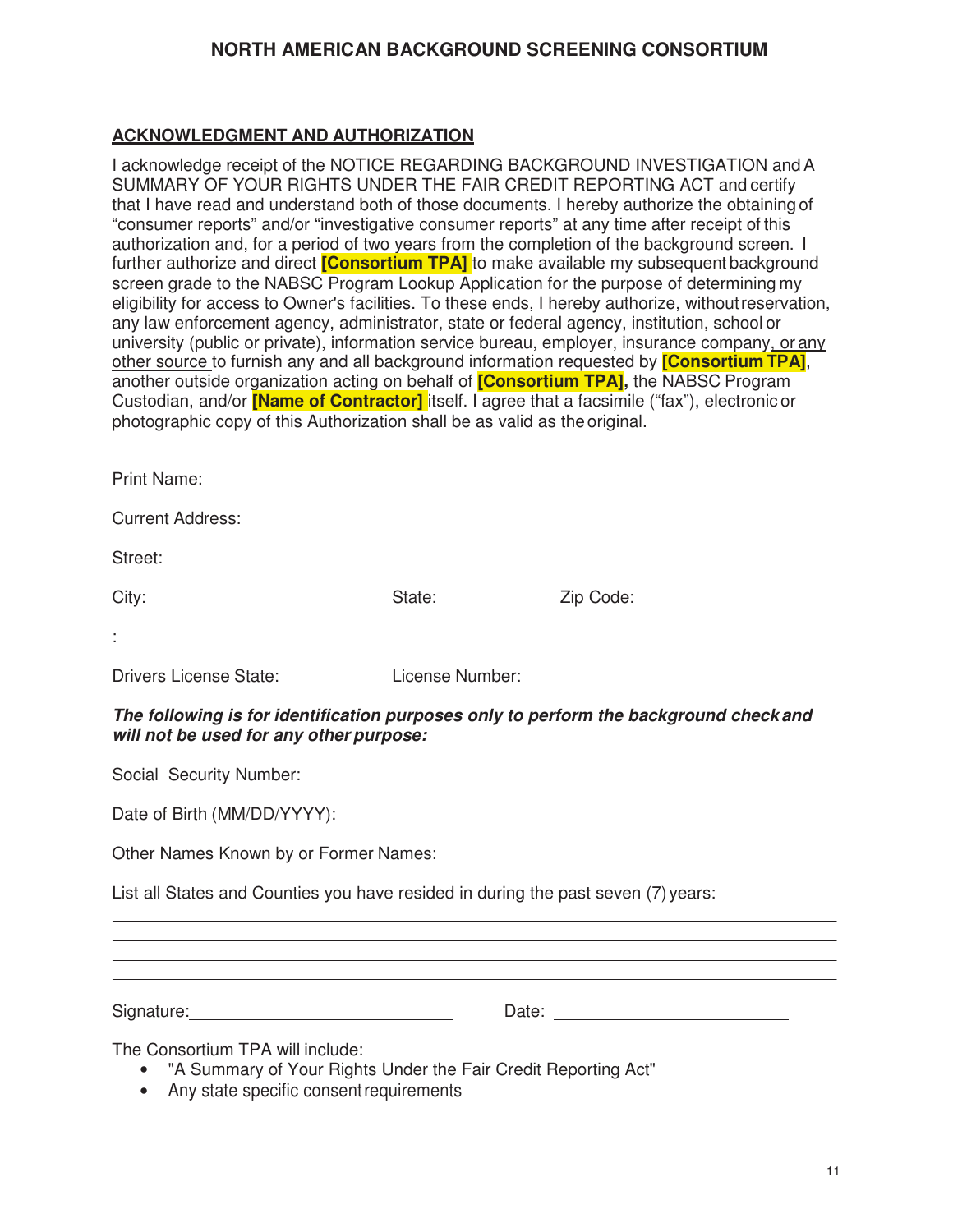## **APPENDIX C**

## **BACKGROUND SCREENING SEARCH AND GRADING CRITERIA**

The background screen for Contractor Employees shall include a criminal record check of federal, state and county/parish (or equivalent) records, as allowed by law, for both misdemeanors and felonies where the disposition is a:

- Conviction
- Pending or adjudication withheld
- Deferred adjudication (Background Screening Providers shall only report nonconviction records (including as example, deferred adjudication, adjudication withheld, dismissed records, etc.) within seven years from the date of the charge or offense date.)
- No contest plea or any other disposition (such as probation) where an individual must complete some criteria before a final disposition is determined
- Open warrant

The background screen shall take place in all jurisdictions in which the individual has lived and worked during the previous seven (7) years based upon the disposition date and additionally, any jurisdictions found while searching national, state and other sources that are required to be used.

Background screens shall be performed using the best available commercial and national/state resources, databases and methods. The Consortium TPA must perform due diligence to verify the Contractor Employee's identity (using available key identifiers such as name, SSN, date of birth, , etc.) associated with any criminal history discovered during the background screening process before reporting a background screen grade for the Program.

Each background screen search shall consist of the following:

### **1. COLLECTION OF INFORMATION FROM CONTRACTOR EMPLOYEES REGARDING PLACES OF RESIDENCE AND EMPLOYMENT**

The Consortium TPA shall obtain employment data for the previous seven (7) years from the Contractor Employee's background screen application. The Consortium TPA shall verify relevant places of residence for the previous seven (7) years from the application, and the Social Security Number Trace and Motor Vehicle History – all three must be used in conjunction to determine past resident history. In the case of military personnel who have served overseas, the military person's U.S. permanent duty station(s) shall be used.

An Owner has the option to designate that certain Contractor Employers will need to adhere to more stringent background check requirements when performing "Security Sensitive Services". For those designated Contractor Employers, the following shall apply: The Consortium TPA shall verify and identify both relevant places of residence and employment for the previous seven (7)years from the Contractor Employee's background screen application, and the Social Security Number Trace and Motor Vehicle History (if available) – all three must be used in conjunction to determine past employment and resident history. In the case of military personnel who have served overseas, the military person's U.S. permanent duty station(s) shall be used.

## **2. SOCIAL SECURITY NUMBER (SSN) TRACE**

Prior to initiating any criminal background check, a Social Security Number (SSN) trace shall be made by the Consortium TPA to confirm the Contractor Employee's identity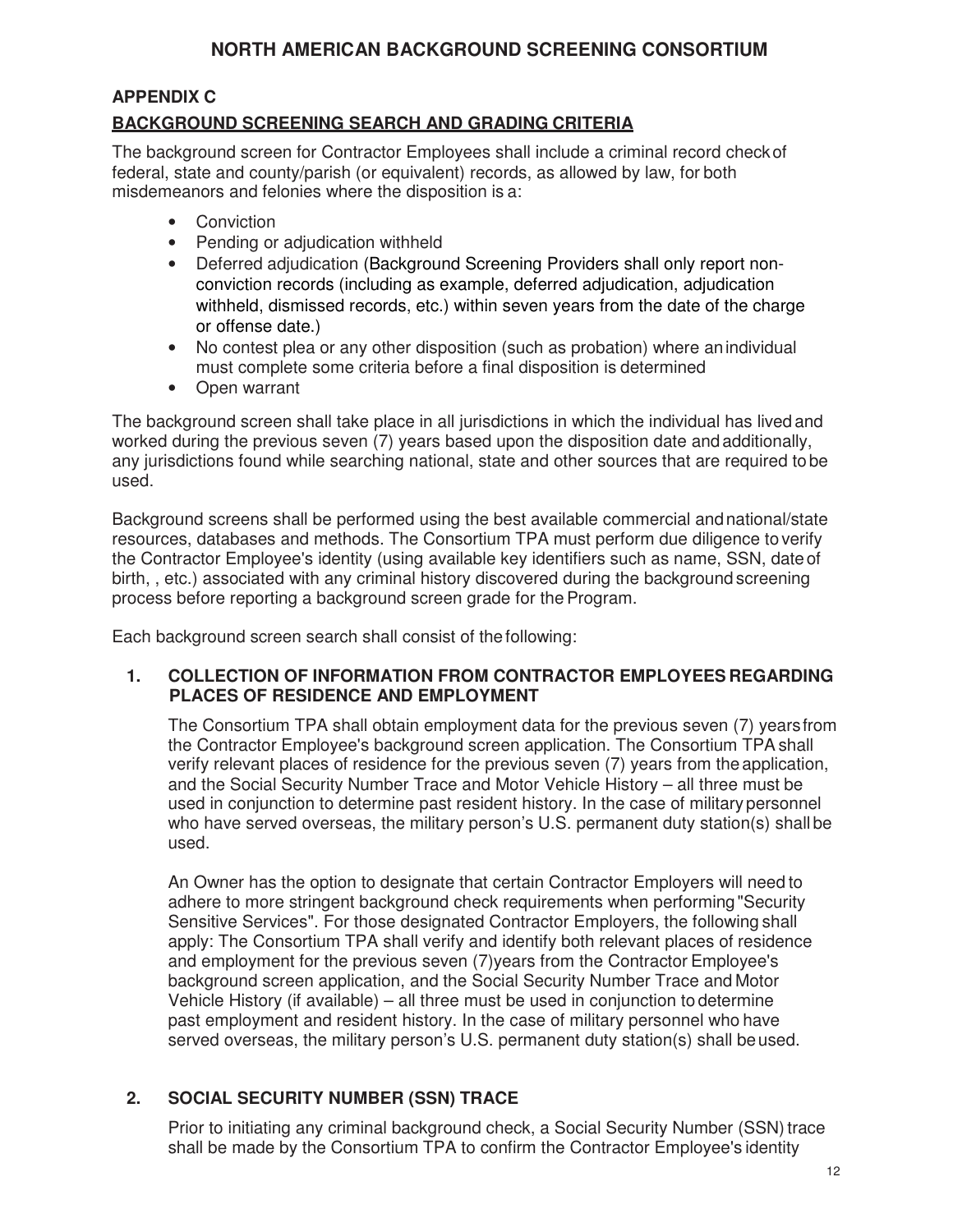(using available key identifiers such as legal name, maiden name, AKA name and SSN) and to determine relevant places of residence for the previous seven (7) years.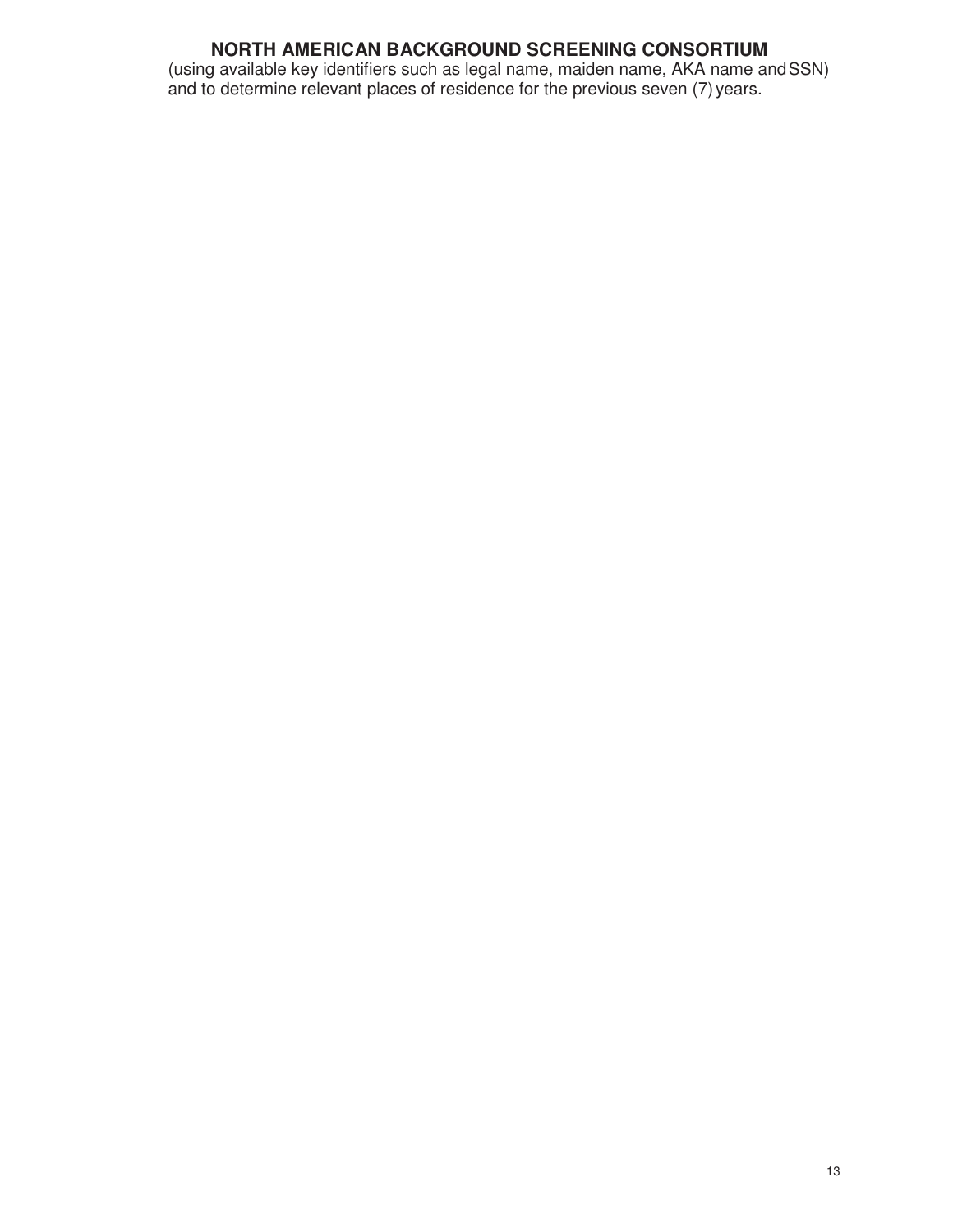The SSN trace report is derived from credit bureau records. The sources include, but are not limited to, applications for utilities, credit checks for loans and credit cards, and qualification for rental agreements. Each Consortium TPA shall include within its search the above listed data along with capabilities to search AKA/Maiden Names, alerts for fraudulent patterns relating to the SSN, and verify the SSN is valid in accordance with time and state of issuance.

If the SSN cannot be verified, the Consortium TPA shall notify the Contractor Employer who ordered the background screen to assist in resolving the issue. If the SSN still cannot be verified, the background screening process stops and no background screen grade shall be reported.

### **3. DEPARTMENT OF MOTOR VEHICLE RECORDS/STATE IDENTIFICATION SEARCH**

If a valid SSN verification is made, then a check of the State Department of Motor Vehicle Records (DMV) shall be made to check for a valid state identification and to examine the Contractor Employee's driving record. If available, the driving record is used to corroborate address information, and obtain certain criminal convictions. If the Consortium TPA is unable to verify state identification, a Pre-Adverse Action Letter shall be issued to the Contractor Employee and Contractor Employer. The background screening process stops until resolution of the state identification issue. If the state identification issue is not resolved, the Consortium TPA shall notify the Contractor Employer and no background screen grade shall be reported.

### **4. SEVEN (7) YEAR CRIMINAL HISTORY SEARCH (COUNTY or PARISH LEVEL / STATE LEVEL / FEDERAL DISTRICT LEVEL**)

The Consortium TPA shall complete a seven (7) year Criminal History Search in all counties, states (if available), and federal jurisdictions derived from the resident history and any employment jurisdiction given by the Contractor Employee as allowable by law. The Consortium TPA shall utilize field investigators, and/or the most up-to-date data source available to provide a complete background screen that is current in accordance with the FCRA and state law.

## **5. NATIONAL CRIMINAL DATABASE SEARCH**

The National Criminal Database Search is a supplemental search to capture possible records that may exist within current states of residence, or records that are existent in jurisdictions outside current states of residence. Records should derive from not only county and state repositories, but shall also include a search of records readily available from each state's:

- Administration Office of the Courts
- Department of Corrections
- Prison Release Data (State and Federal)
- Office of Parole Boards
- Sex Offender Registries

### **6. PATRIOT ACT / TERRORIST WATCH LIST SEARCH**

This search covers information from numerous publicly available federal agencies. These agencies compile the names of persons who are wanted by federal law enforcement, barred from the United States, illegal immigrants, specially designated nationals, terrorists, narcotics traffickers, blocked persons, etc. by checking the following sources:

• Denied Persons List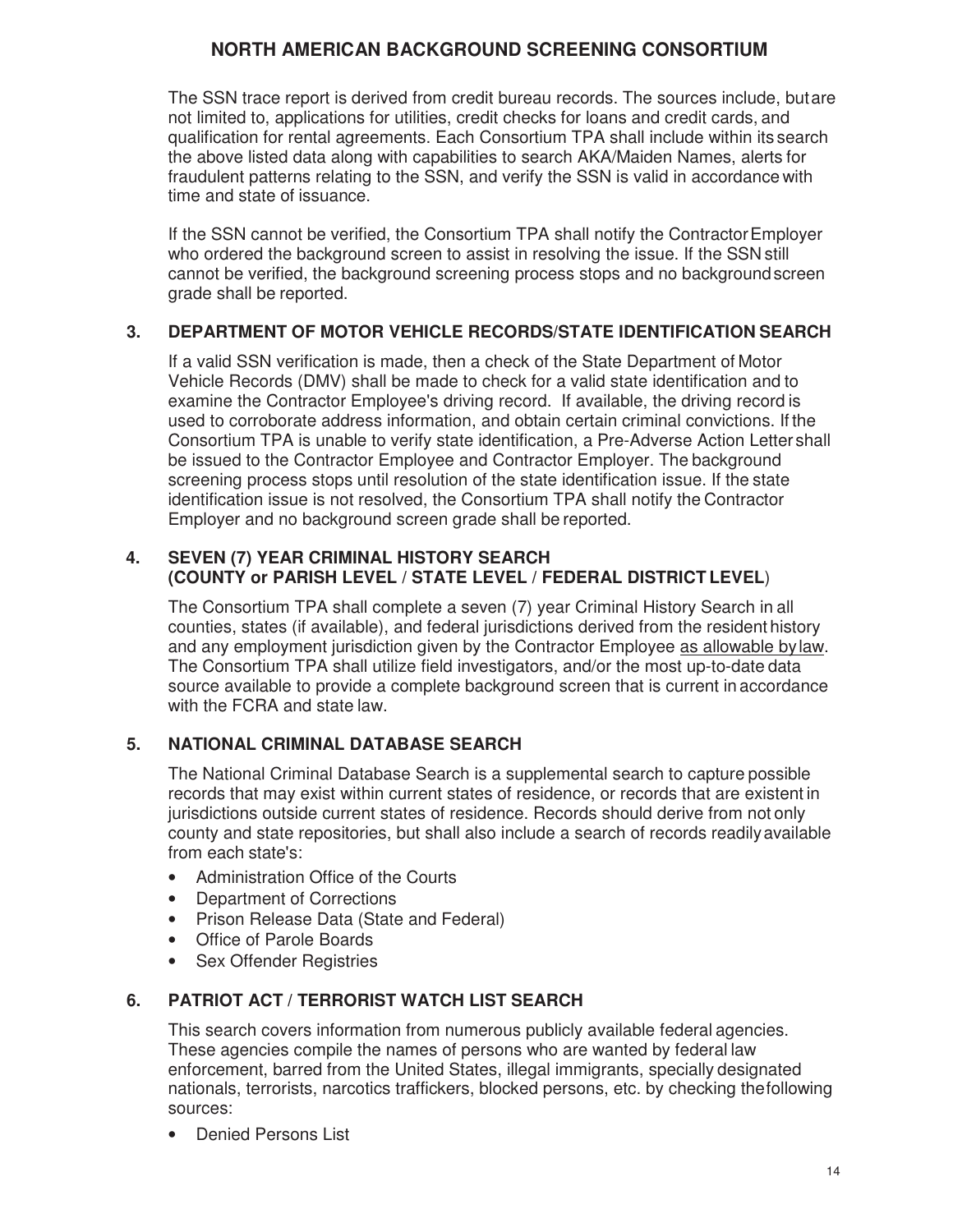- Fugitive List
- Office of Foreign Assets Control (OFAC)
- Terrorist Watch List

### **RELEVANCE OF CRIMINAL DISPOSITIONS**

All criminal dispositions discovered during the background screening process that occurred within the previous seven (7) years, based upon the disposition date, shall be considered relevant for the Consortium TPA to develop and report the background screen grade under the Program, unless prohibited by law.

In addition, any criminal dispositions related to a prison release date within the last seven (7) years shall be considered relevant for developing and reporting the background screen grade, as allowed by law, **without regard to the criminal conviction disposition date**. For example, if a criminal conviction with a disposition date over seven (7) years ago resulted in a prison sentence, the conviction would still be relevant for developing a background screen grade under the Program if the prison release date was within the last seven (7) years.

### **EXAMPLES:**

Scenario 1 - Individual has completed a prison sentence WITHIN last 7 years for a conviction with a disposition date WITHIN last 7 years.

Scenario 2 - Individual has completed a prison sentence WITHIN last 7 years for a conviction with a disposition date OVER 7 years ago.

Scenario 3 - Individual completed a prison sentence OVER 7 years ago.

**Scenarios 1 and 2 WILL be considered relevant for developing a background screen grade for NABSC. Scenario 3 WILL NOT be relevant for developing a background screen grade for NABSC.**

Scenario 4 - Individual is CURRENTLY on probation or parole for a crime committed/conviction WITHIN last 7 years.

Scenario 5 - Individual is CURRENTLY on probation or parole for a crime committed/conviction OVER 7 years ago.

Scenario 6 - Individual has COMPLETED probation or parole WITHIN last 7 years for a crime committed/conviction WITHIN last 7 years.

Scenario 7 - Individual has COMPLETED probation or parole WITHIN last 7 years for a crime committed/conviction OVER 7 years ago.

Scenario 8 - Individual has COMPLETED probation or parole OVER 7 years ago.

**Scenarios 4-7 WILL be considered relevant for developing a background screen grade for NABSC. Scenario 8 WILL NOT be relevant for developing a background screen grade for NABSC.**

#### **BACKGROUND SCREEN GRADE DESIGNATION**

For each background screen completed under the Program, the Consortium TPA shall identify the type(s) of convictions or other "hits" (as identified in the first paragraph of Appendix "C") found during the relevant time frame and designate a background screen grade related to these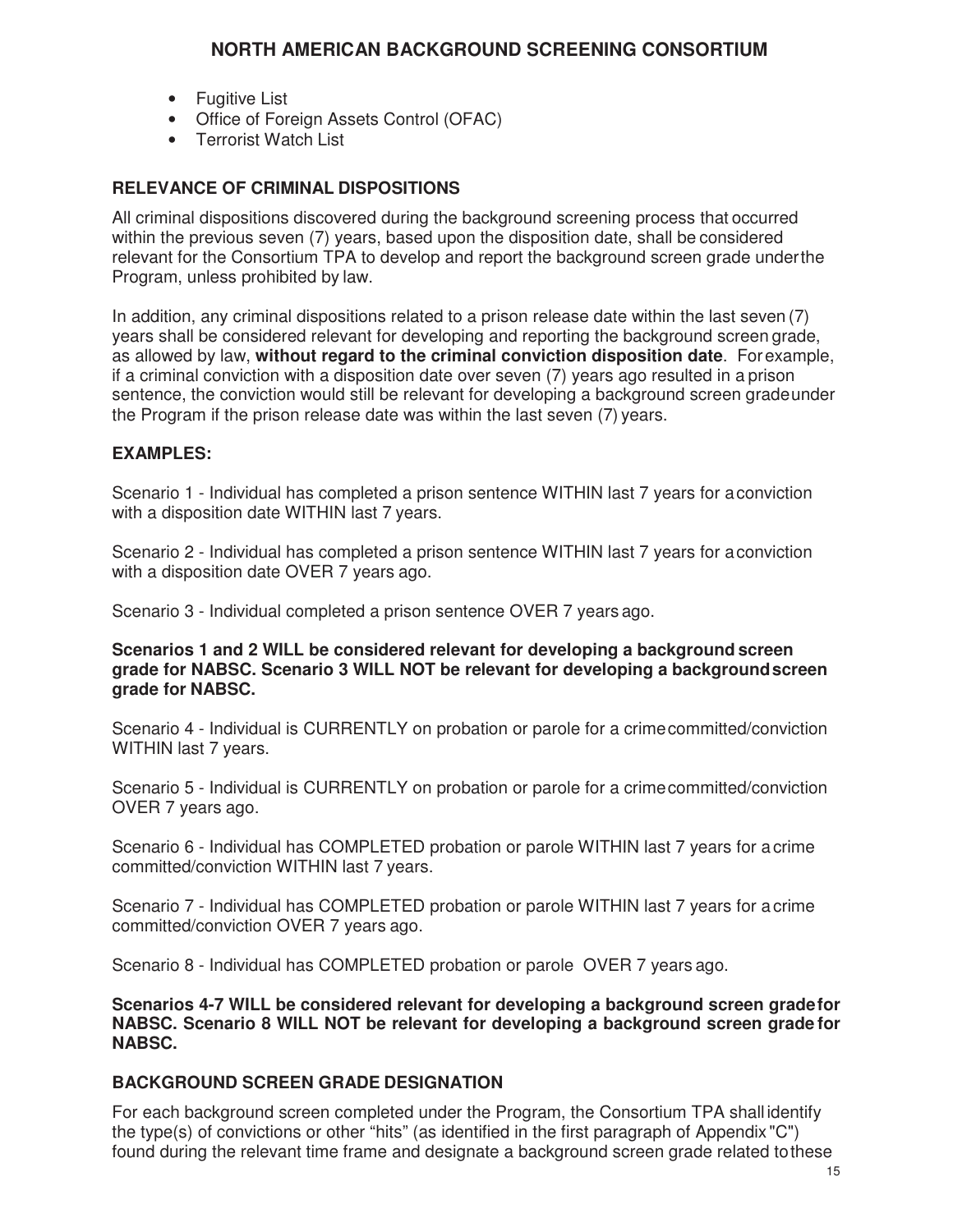"hits". The background screen grade shall indicate that conviction(s) or "hit(s)" **were not found (grade 00)** or **were found (grades 01 through 07)** as defined below.

A background screen may find "hits" in more than one grade level. The highest background screen grade defined shall be the designated grade. For example, if a **lesser felony (03) and a higher felony (05)** were both found, the grade would be **05.** In another case, if a **violent misdemeanor (02) and a higher felony (05)** were both found, the grade for the screen would be **06** because that is the grade if both of these conviction types are found in the same background screen.

. **Initial background screen grades of 01 through 07** shall be considered "provisional". See "**Pre-Adverse and Adverse Action Communications and Provisional Background Screen Grades**" paragraph below.

#### **Background Screen Grade Definitions**

| 00 | Clear Record, nothing found.                                                                                                                                                                                                                                                                                |  |
|----|-------------------------------------------------------------------------------------------------------------------------------------------------------------------------------------------------------------------------------------------------------------------------------------------------------------|--|
| 01 | One or more "non-violent misdemeanors" were found. This includes any misdemeanor not<br>shown on the list of violent misdemeanors (02) below with the exception of minor traffic<br>This exception does not apply to driving while intoxicated or driving under the<br>violations.<br>influence violations. |  |
| 02 | One or more "violent misdemeanors" were found. These misdemeanors are any type<br>shown on the list below.                                                                                                                                                                                                  |  |
| 03 | One or more "lesser felonies" were found. This includes any felony not shown on the list of<br>higher felonies (05) below.                                                                                                                                                                                  |  |
| 04 | One or more "violent misdemeanors" and one or more "lesser felonies" were found.                                                                                                                                                                                                                            |  |
| 05 | One or more "higher felonies" were found. These felonies are any type shown on the list<br>below.                                                                                                                                                                                                           |  |
| 06 | One or more "higher felonies" and one or more "violent misdemeanors" were found.                                                                                                                                                                                                                            |  |
| 07 | The person was found to be on the current <b>Patriot Act List</b> (specially designated nationals,<br>terrorists, narcotics traffickers, blocked persons, etc.).                                                                                                                                            |  |

### **Violent Misdemeanor Crimes (02)**

The following list **represents a selected list of misdemeanor types** to be used for the purposes of assigning a numeric "graded" value.

| • Assault               | Harassment                      |
|-------------------------|---------------------------------|
| • Battery               | Resisting arrest                |
| • Bodily Injury         | <b>Resisting Public Officer</b> |
| • Cruelty to a Juvenile | Robbery                         |
| • Deadly Conduct        | • Terrorist Threats             |
| • Disorderly Conduct    | • Throwing a deadly missile     |
| • Disorderly Person     | Violation of restraining order  |
| $\bullet$ Escape        | Weapon                          |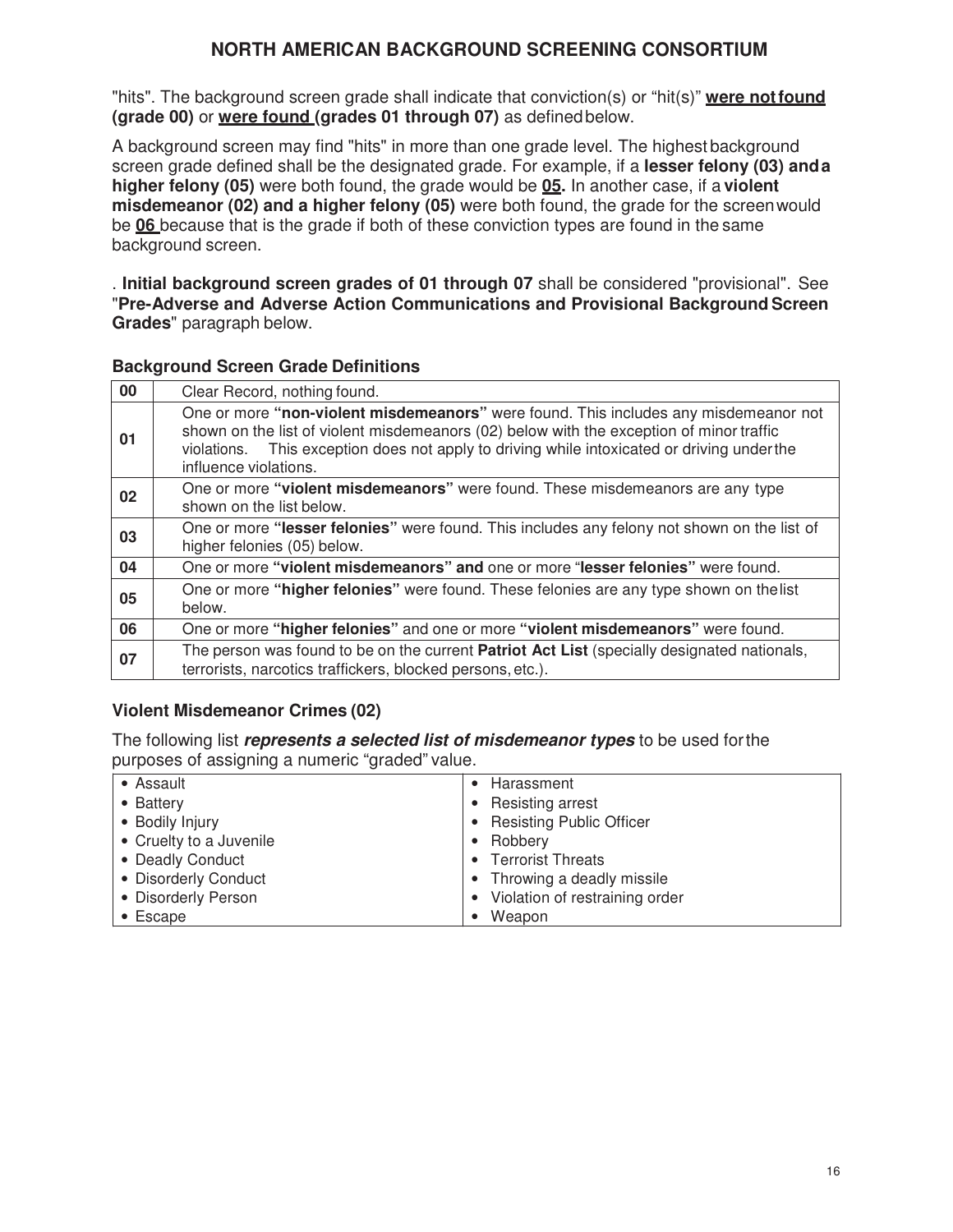## **Higher Felony Crimes (05)**

The following list **represents a selected list of felony types** to be used for the purposes of assigning a numeric "graded" value.

\*United States Code is offered as a reference to the nature of the crime. Similar state laws are also considered disqualifying.

### **PRE-ADVERSE AND ADVERSE ACTION COMMUNICATIONS AND PROVISIONAL BACKGROUND SCREEN GRADES**

Any initial background screen grade between "01" and "07" (any grade other than "00") shall initially be identified as a "provisional" grade. (The provisional grade is considered a valid background screen grade in the Program and can be used by the Contractor Employer for placement of Contractor Employees at participating Owner sites that accept the assigned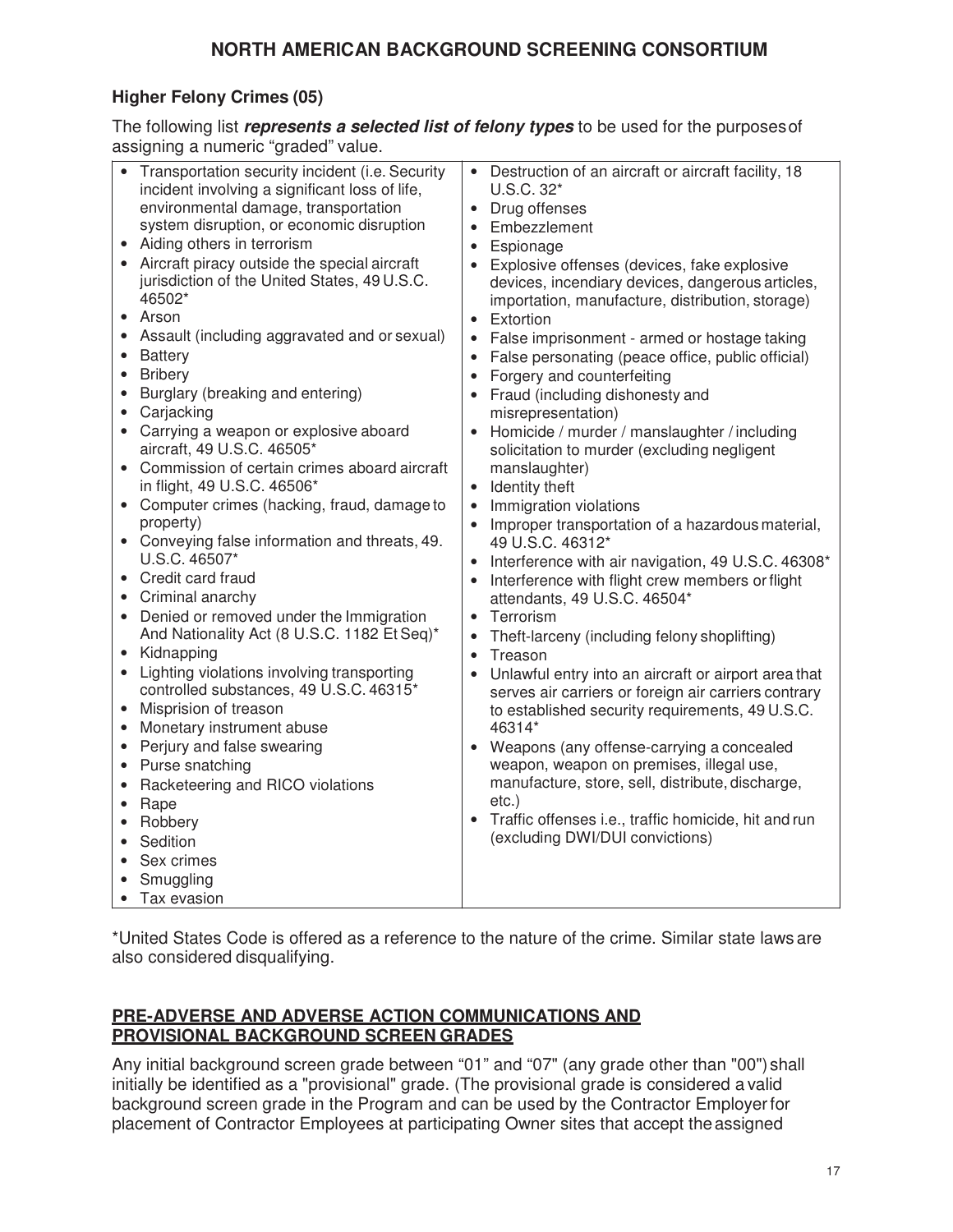background screen grade. Completion of the Pre-Adverse Action process may result in a final background screen grade that is lower than the provisional background screen grade.)

When a provisional background screen grade is identified, the Consortium TPA shall issue a Pre-Adverse Action Letter to the Contractor Employee and Contractor Employer who ordered the background screen, along with a copy of the background screen report and grade, and a copy of the Consumer Notification Rights, informing the individual of their right to dispute the background screen report and notifying the individual that the provisional background screen grade may restrict their eligibility for access to some participating Owner facilities.

If the Contractor Employee does not dispute the results of the background screen search within five (5) business days after receipt of the results, the Consortium TPA shall remove the provisional status from the background screen grade. This grade shall be considered the final background screen grade.

If the Contractor Employee finds a discrepancy in the initial background screen report, he/she shall inform the Consortium TPA for dispute resolution. Disputes of criminal history findings shall be reinvestigated by the Consortium TPA according to all applicable laws. Resolution of disputes must be completed within thirty (30) calendar days. After this time, the Consortium TPA shall remove the provisional status from the background screen grade. This grade shall be considered the final background screen grade.

The Consortium TPA shall investigate and modify the provisional background screen report and grade if new information is discovered that warrants the change. If the initial background screen grade was accurate, the Consortium TPA shall remove the provisional status from the background screen grade. If the final background screen grade is different than the initial provisional background screen grade, the Consortium TPA shall revise the initial provisional background screen grade. If modified, the Consortium TPA shall also send a copy of the background screen report and resulting grade to the Contractor Employee and the Contractor Employer who ordered the background screen along with another Pre-Adverse Action letter.

If the final background screen grade is between "01" and "07" (any grade other than "00"), the Consortium TPA shall issue an Adverse Action Letter to the Contractor Employee indicating the background screen grade may restrict their eligibility for access to some participating Owner facilities.

All Pre-Adverse and Adverse Actions and any communications with the Contractor Employee are the responsibility of the Contractor Employer and their chosen Consortium TPA. The Contractor Employer and their chosen Consortium TPA shall further assume full responsibility for complying with all local, state and federal laws related to Pre-Adverse and Adverse Action requirements on behalf of itself and any obligations participating Owner facilities may have.

The Contractor Employer and their chosen Consortium TPA shall indemnify and hold participating Owners harmless from any and all claims, losses, damages and any costs (including attorneys fees) that may be related to or arise from any adverse action requirements.

### **BACKGROUND SCREEN FREQUENCY**

All background screen grades assigned under the Program shall be considered valid and current for a period of two (2) years in the Program. A new background screen must be ordered by the current Contractor Employer prior to the expiration of the background screen.